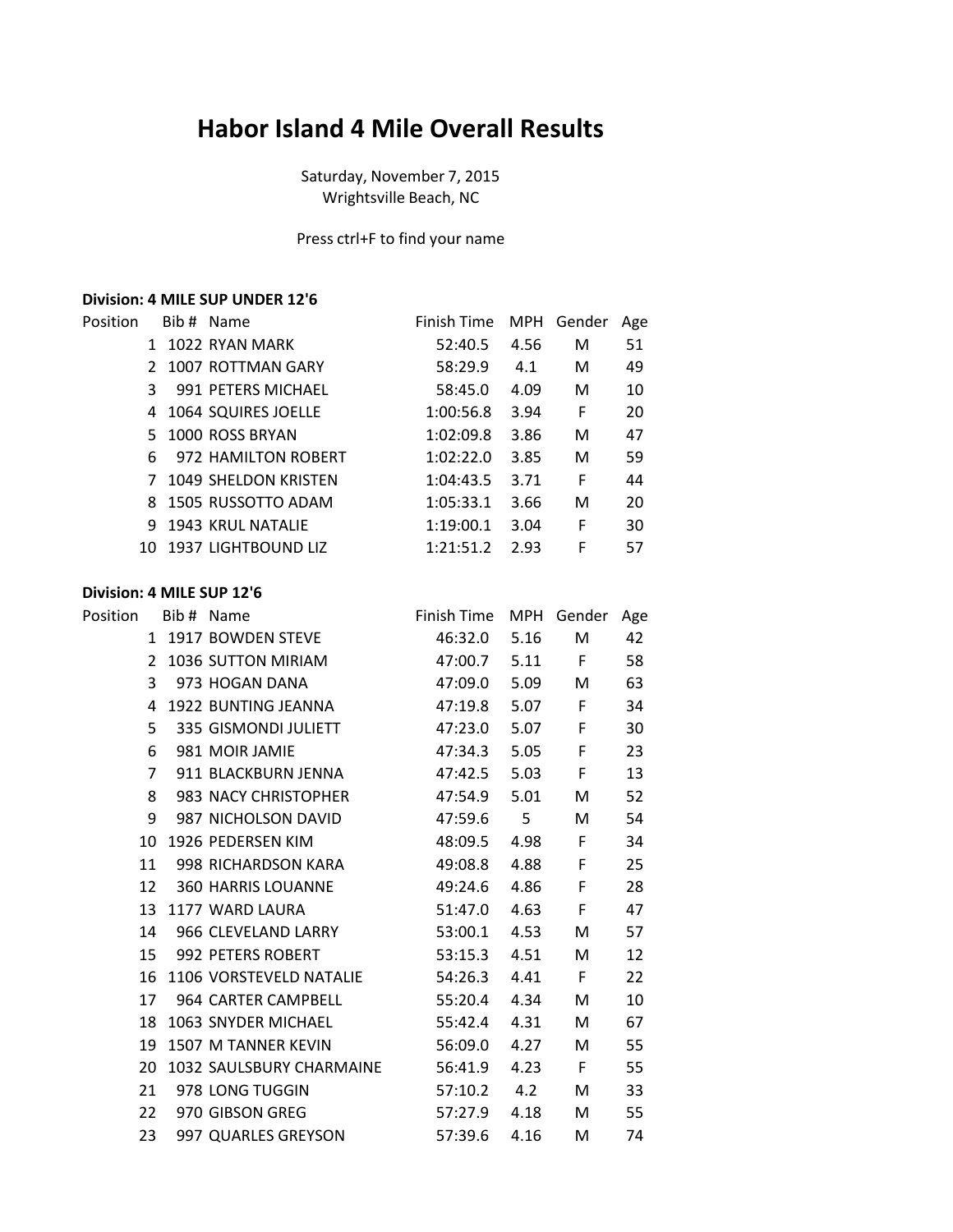| 24  | 969 FOX MIKE          | 58:21.2   | 4.11 | M | 56 |
|-----|-----------------------|-----------|------|---|----|
|     | 25 1927 BAIN CRISTY   | 58:40.5   | 4.09 | F | 40 |
| 26. | 979 MACDONELL ERIN    | 58:45.3   | 4.09 | F | 49 |
| 27  | 965 CLARK JAN         | 58:46.6   | 4.08 | M | 12 |
| 28  | 989 PETERS APRIL      | 58:58.3   | 4.07 | F | 46 |
| 29  | 977 LEIMER HEATHER    | 1:00:15.2 | 3.98 | F | 41 |
| 30  | 988 PEARSON JOHN      | 1:03:29.0 | 3.78 | М | 37 |
|     | 31 1500 SWANGER HOLLY | 1:03:40.6 | 3.77 | F | 29 |
| 32  | 971 HALL CAROL        | 1:15:01.1 | 3.2  | F | 62 |

## **Division: 4 MILE SUP 14'**

| Position          | Bib # Name                            | Finish Time                    |      | MPH Gender      | Age |
|-------------------|---------------------------------------|--------------------------------|------|-----------------|-----|
| 1                 | 993 PHILLIPS STEVE                    | 40:39.8                        | 5.9  | M               | 53  |
|                   | 2 1503 DEES STEPHEN                   | 41:29.0                        | 5.79 | M               | 35  |
| 3                 | 1920 CAPPS STEVE                      | 42:22.2                        | 5.66 | M               | 54  |
| 4                 | 805 NACY MATTHEW                      | 42:47.3                        | 5.61 | M               | 52  |
| 5                 | 1914 WELLS ROCK                       | 43:22.8                        | 5.53 | M               | 30  |
| 6                 | 312 HOGSTON CHAD                      | 45:57.2                        | 5.22 | M               |     |
| $\overline{7}$    | 974 JOHNSON TAYLOR                    | 46:14.5                        | 5.19 | M               | 23  |
| 8                 | 982 MORGAN SCOTT                      | 46:24.2                        | 5.17 | M               | 47  |
| 9                 | <b>333 BURNET ALEX</b>                | 46:43.6                        | 5.14 | M               | 31  |
| 10                | 999 ROBINSON MARK                     | 47:25.5                        | 5.06 | M               | 42  |
|                   | 11 1925 CROWELL JAMES                 | 47:35.4                        | 5.04 | M               | 49  |
|                   | 12 1104 VALACH MICHAEL                | 47:47.5                        | 5.02 | M               | 53  |
| 13                | 990 PETERS HARDY                      | 48:44.2                        | 4.92 | M               | 47  |
| 14                | 975 LANIER TRIPP                      | 48:55.0                        | 4.91 | M               | 42  |
|                   | 15 1504 VORSTEVELD ADAM               | 48:59.4                        | 4.9  | M               | 21  |
| 16                | 1012 RUSH BUDDY                       | 50:03.5                        | 4.8  | M               | 43  |
| 17                | 985 NEBEL ARTHUR                      | 52:09.3                        | 4.6  | M               | 52  |
| 18                | 1506 RUSSOTTO DAVID                   | 53:39.9                        | 4.47 | M               | 53  |
| 19                | 984 NEBEL ALLISON                     | 53:51.4                        | 4.46 | $\mathsf{F}$    | 57  |
|                   | 20 1941 BURTNETT TIM                  | 54:00.2                        | 4.44 | M               | 52  |
| 21                | 1916 BLAKE WENDY                      | 56:34.6                        | 4.24 | F               | 48  |
| 22                | 967 COOPER SCOTT                      | 57:05.2                        | 4.2  | M               | 51  |
| 23                | 1942 SPIEGLER SARAH                   | 57:30.1                        | 4.17 | F               | 31  |
| 24                | <b>47 CARTER ERIC</b>                 | 57:49.8                        | 4.15 | M               | 44  |
| 25                | 976 LEE BRIAN                         | 58:17.7                        | 4.12 | M               | 40  |
| 26                | 339 MCGEE JIMMY                       | 1:08:58.0                      | 3.48 | M               | 40  |
| 27                | 901 BELK AUTUMN                       | 1:09:28.0                      | 3.45 | F.              | 36  |
|                   | <b>Division: 4 MILE SUP UNLIMITED</b> |                                |      |                 |     |
| Position          | Bib # Name                            | Finish Time MPH Gender Age     |      |                 |     |
|                   | <b>Division: 4 MILE PRONE STOCK</b>   |                                |      |                 |     |
| $D = \{L, m, m\}$ |                                       | $\Gamma$ intale $\Gamma$ insen |      | MNII Candau Aac |     |

| Position Bib#Name |  |                     | Finish Time MPH Gender Age |  |      |
|-------------------|--|---------------------|----------------------------|--|------|
|                   |  | 1 986 NICHOLS JULIE | 1:08:02.3 3.53 F           |  | - 59 |
|                   |  | 2 1037 SCHELL LISA  | 1:19:31.0 3.02             |  | - 52 |